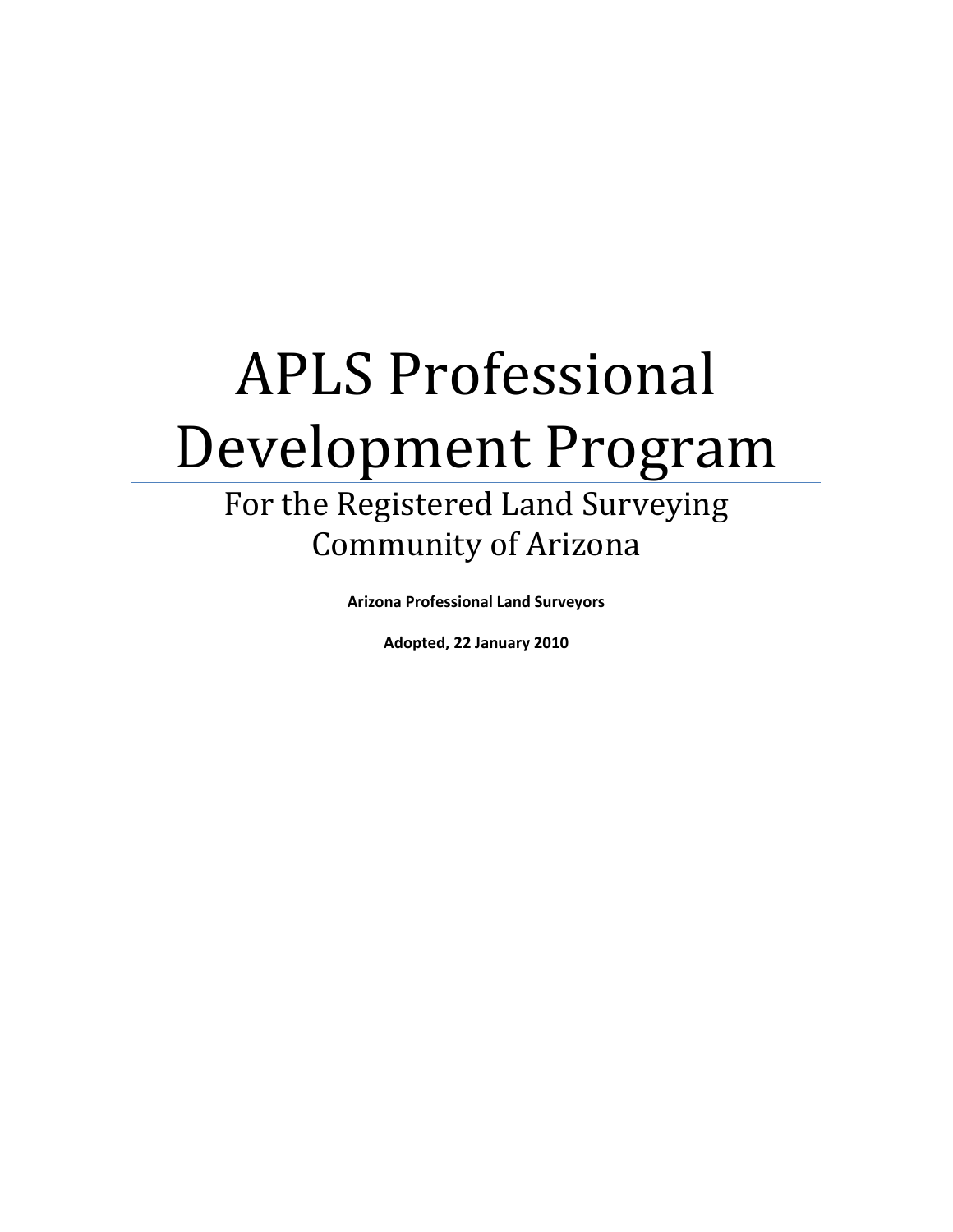### **Continuing Education Defined**

As used in this chapter, "continuing education" means an orderly process of instruction that is approved by an approved organization or the board and that is designed to directly enhance the practitioner's knowledge and skill in providing services relevant to the practitioner's profession or occupation.

## **Definitions**

**A.** Professional development hour (PDH) - a contact hour (nominal) of instruction or presentation -- the common denominator for other units of credit;

**B.** Continuing education unit (CEU) - unit of credit customarily used for continuing education courses. One continuing education unit equals 10 hours of class in approved continuing education course;

**C.** College/unit semester/quarter hour - credit for course from ABET approved curriculum or other related college course approved;

**D.** Course/activity - any qualifying course or activity with a clear purpose and objective which will maintain, improve, or expand the skills and knowledge relevant to the licensee's field of practice;

**E.** Dual licensee **-** a person who is licensed as both a professional engineer and a professional surveyor.

**F.** Units – The conversion of other units of credit to PDHs is as follows:

- 1) 1 college or unit semester hour 45 PDHs
- 2) 1 college or unit quarter hour 30 PDHs
- 3) 1 continuing education unit 10 PDHs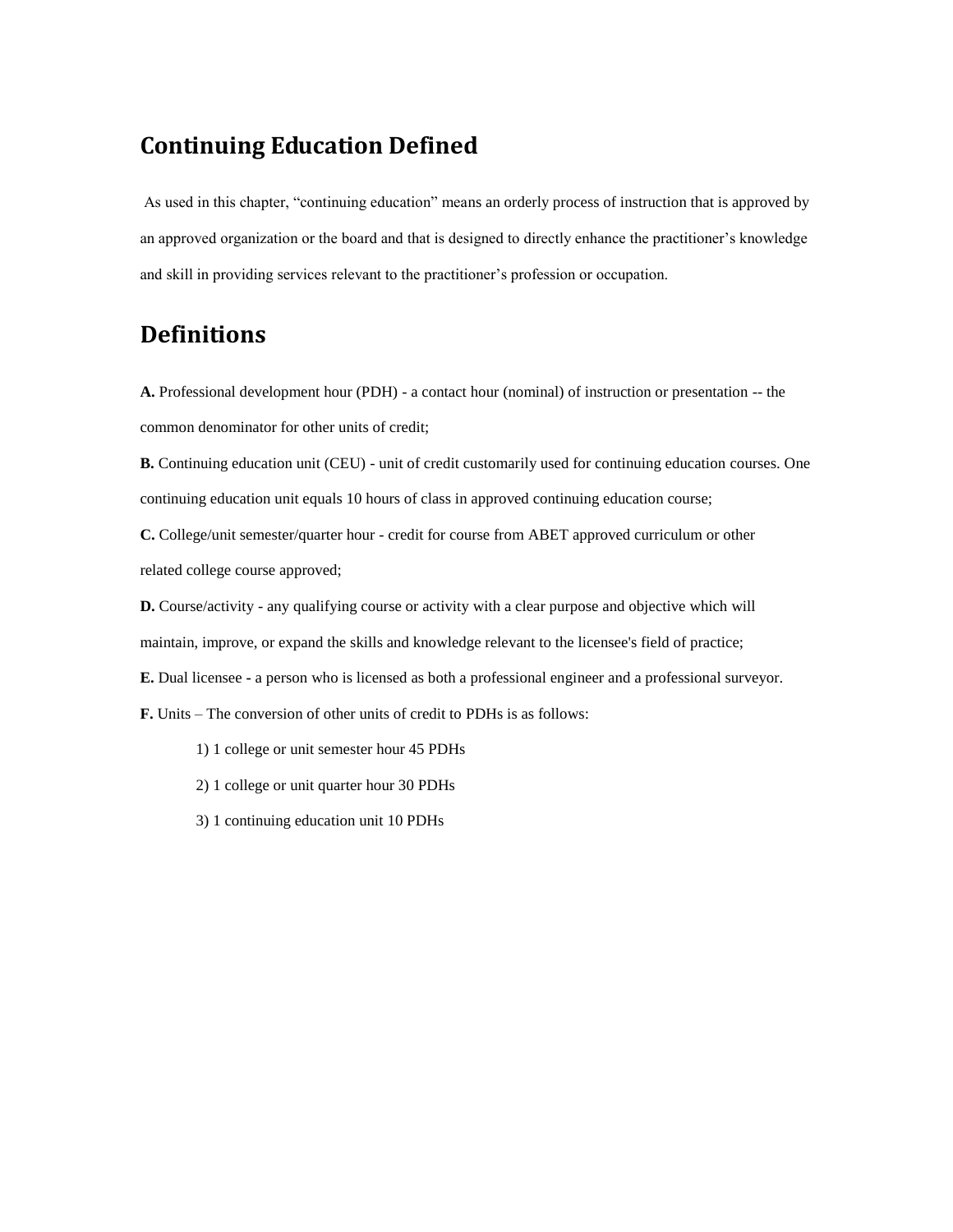#### **PROFESSIONAL DEVELOPMENT PROGRAM**

**A**. **Introduction** - Every licensee shall meet the continuing professional development requirements of these regulations for professional development as a condition for license renewal.

**B**. **Failure to meet requirements** - Submission of professional development hours (PDHs) shall be made concurrently with license renewal; failure to meet the PDH requirements will result in rejection of renewal; and correction of the deficiency must be made by submission of the appropriate PDHs and payment of the processing fee within 1 year of renewal date.

**C**. **Requirements** - Every licensee is required to obtain 45 professional development hours (PDH) units during a triennium, at least four of which shall be in Statutes and Minimum Standards related to the practice of surveying as defined by ARS 32-101(22). A maximum of 10 PDH units may be earned in selfdirected study. If a licensee exceeds the triennial requirement in any triennial cycle, a maximum of 15 PDH units may be carried forward into the subsequent triennium. PDH units may be earned as follows:

- (**1**) successful completion college courses;
- (**2**) successful completion of continuing education courses;
- (**3**) successful completion of correspondence, televised, videotaped, and other short course/tutorials;
- (**4**) presenting or attending qualifying seminars, in-house courses, workshops, or professional or technical presentations made at meetings, conventions or conferences;
- (**5**) teaching or instructing in Paragraphs (1) through (4) of this section.
- (**6**) authoring published papers, articles, or books; approved/accepted licensing examination items
- (**7**) active participation in professional or technical societies and their committees;
- (**8**) patents;
- (**9**) RESERVED
- (**10**) technical reviews, including articles from periodicals, books, video/audio cassettes,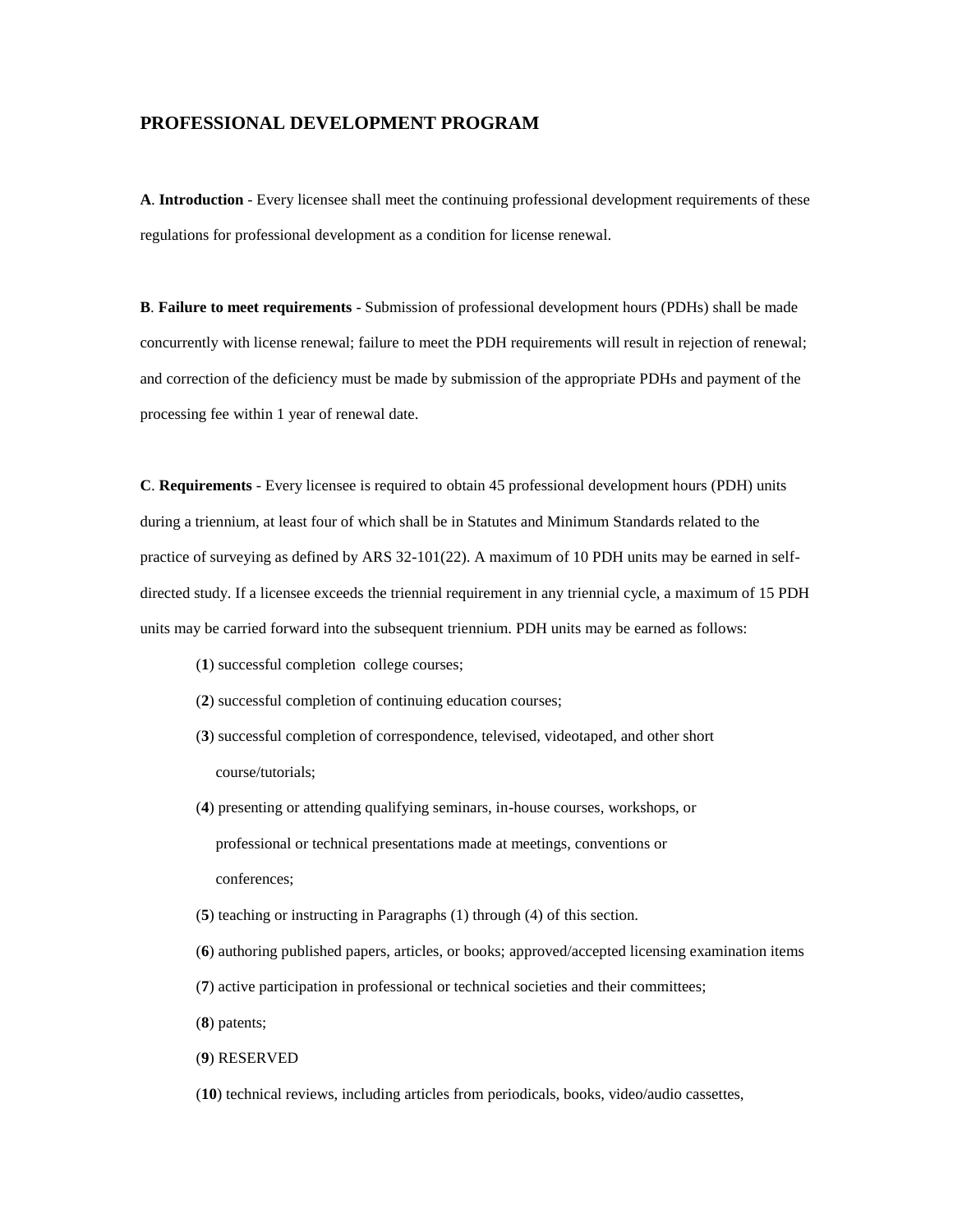tutorials and other sources, which contribute to the technical or professional

education or competency of the licensee;

- (**11**) participation in civic or community activities, relevant to the engineering and surveying professions, as a speaker, instructor, presenter or panelist;
- (**12**) successful completion of ethics training.

#### **Professional Development Hour (PDH) Units -**

**D.** Except as otherwise provided, a licensee who successfully completes an activity to maintain, improve or expand the skills and knowledge relevant to his discipline is entitled to the number of professional development hours assigned to the activity in accordance with the following schedule, subject to modification by the board:

#### **Activity Professional Development Hours**

| College course with duration measured in semesters   | 45 PDH for each semester credit hour        |
|------------------------------------------------------|---------------------------------------------|
| received                                             |                                             |
|                                                      |                                             |
| College course with a duration measured in quarters  | 30 PDH for each quarter credit hour         |
| received                                             |                                             |
| Attendance at a seminar, workshop, in-house course   | 1 PDH for every hour of attendance          |
| instruction or professional meeting, convention, or  |                                             |
| conference                                           |                                             |
| Teach a course, tutorial, seminar, or workshop       | 2 PDH for each hour spent teaching          |
| Authoring or coauthoring a paper, article or book    | 10 PDH for each article, paper, or book     |
| that has been published                              |                                             |
| Serving as an officer or active participating member | 2 PDH for each calendar year of service     |
| of a committee of a professional or technical        |                                             |
| organization                                         |                                             |
| Receive a patent as an inventor of record            | 10 PDH per patent                           |
| Writing "Accepted" Professional exam problems        | 4 PDH per question; 10 PDH maximum per year |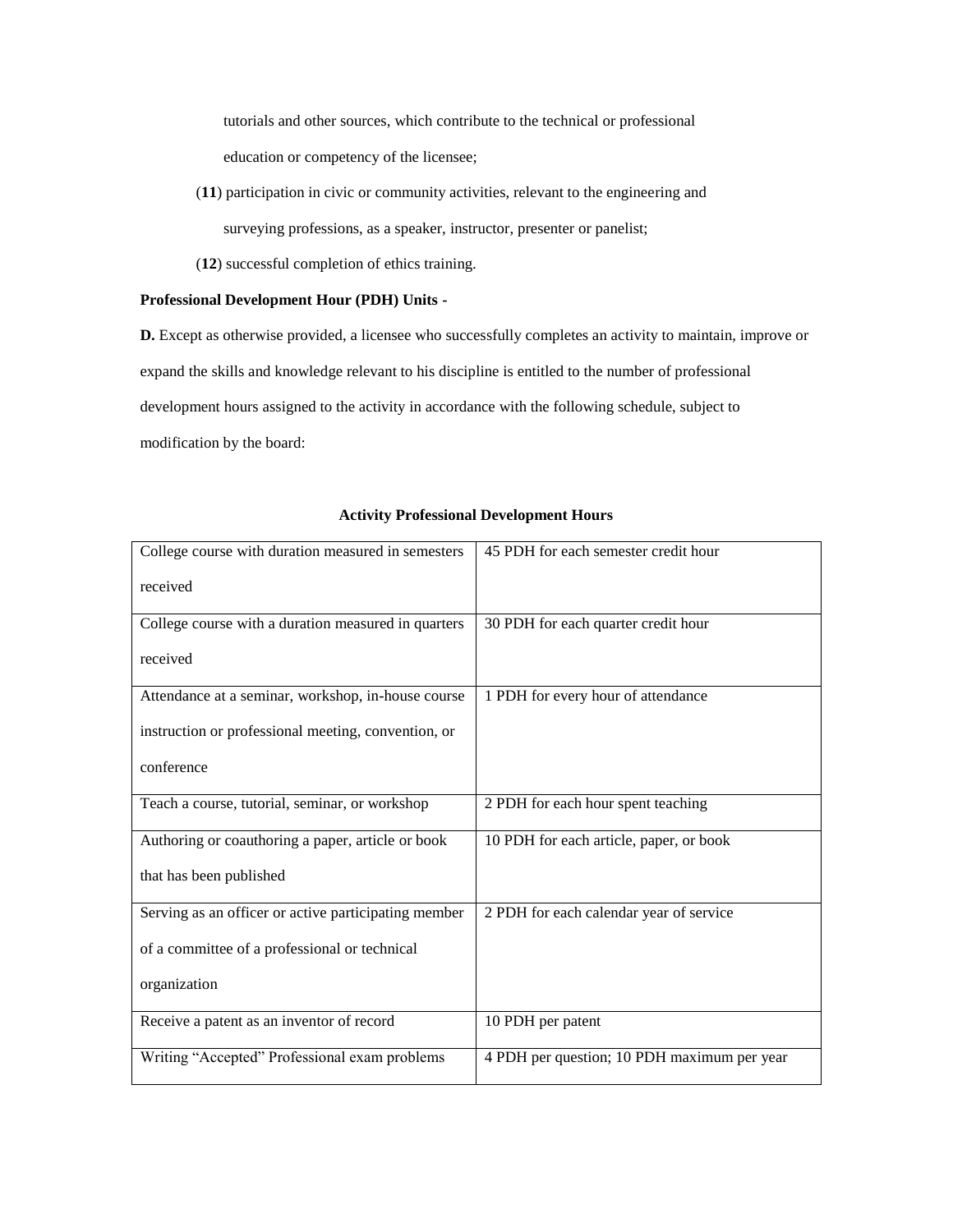**E. Teaching -** A licensee who teaches the same course or seminar on one or more occasion may obtain professional development hours for teaching that course a second or subsequent time. A licensee who is a full-time member of the faculty of any institution of a University and/or Community College System or any other public or private institution of learning may not obtain any professional development hours for teaching at that institution.

**F**. **Recordkeeping** - Licensees are charged with the responsibility of their own professional activities. The responsibility of maintaining records to be used to support credits claimed is the responsibility of the licensee. Records required include but are not limited to:

**(1)** a log showing the type of activity claimed, sponsoring organization, location, duration, instructor's or speaker's name, and PDH credits earned;

**(2)** attendance verification records in the form of completion certificates, paid receipts or other documents supporting evidence of attendance;

#### **(3)** RESERVED

**(4)** a log indicating the medium used for a technical review, the subject of the review, the author or sponsoring organization, the date the review was conducted, a brief written summary of the contents of the reviewed material and the time spent on the review; and

**(5)** the organization sponsoring a civic or community activity, the date and location of the activity, the subject of the activity and the licensee's involvement in the activity. These records must be maintained for a period of three years and copies may be requested by the board for audit verification purposes.

**G**. **Exemptions** - A licensee may be exempt from the professional development educational requirements for one of the following reasons:

(**1**) new licensees by way of examination or comity/endorsement shall be exempt for the first year directly following the issuance of their license; PDH requirements will be prorated for any remaining portion of the licensing period beyond one year;

(**2**) a licensee serving on temporary active duty in the armed forces of the United States for a period of time exceeding one hundred twenty (120) consecutive days in a calendar year may be exempt from obtaining the professional development hours required during that year;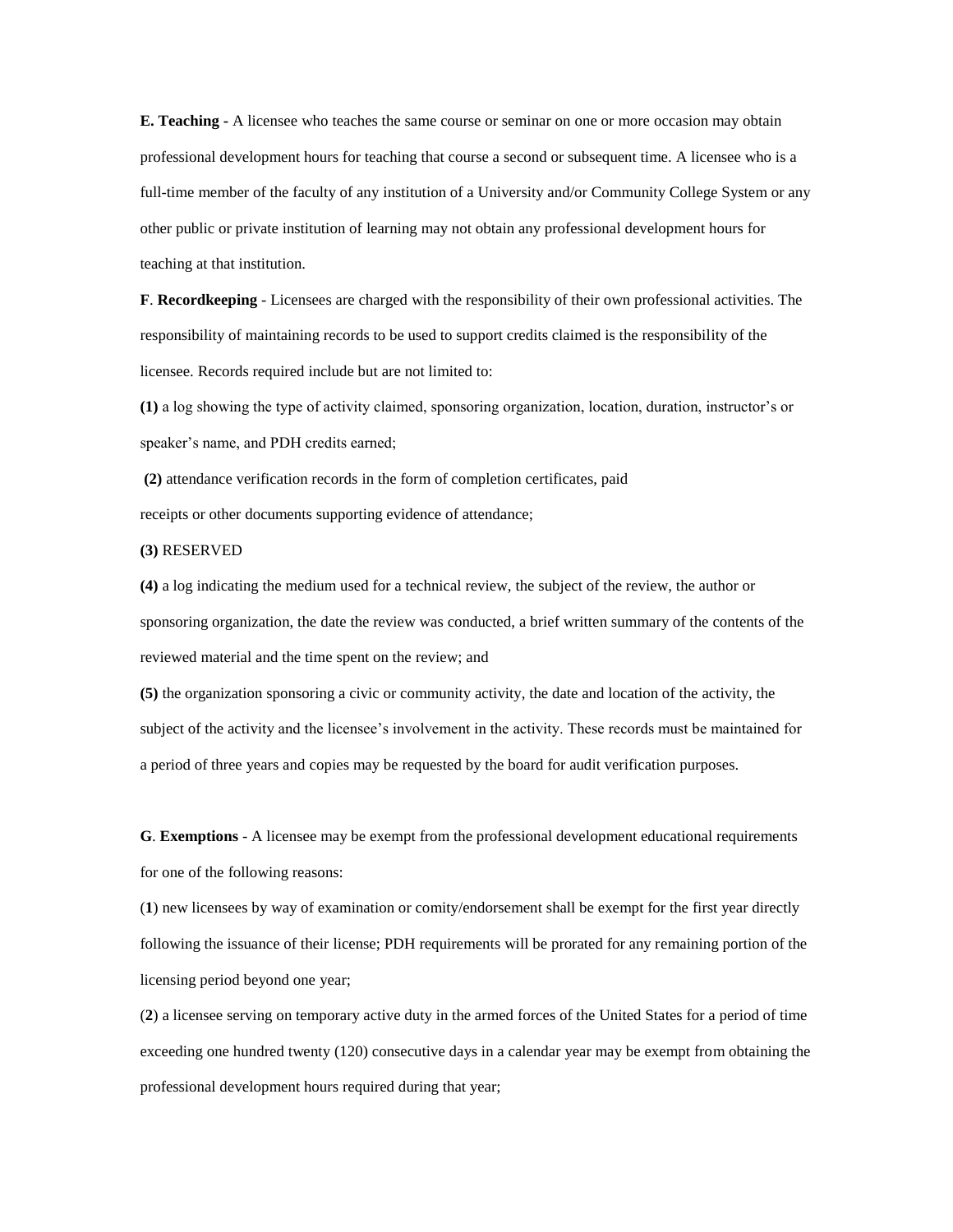(**3**) licensees experiencing physical disability, illness, or other extenuating circumstances as reviewed and approved by the board may be exempt; supporting documentation must be furnished to the board; (**4**) licensees who have been approved for "retired status" by the board shall be exempt from the professional development hours required; in the event such a person elects to return to active practice of professional engineering or professional surveying, professional development hours must be earned before returning to active practice for the preceding biennial cycle.

**H**. **Reinstatement** - A licensee may bring an expired license to active status by obtaining all delinquent PDH units and complying with all other reinstatement requirements in R4-30-201, R4-30-203, ARS 32- 101; however, if the total number required to become current exceeds 45, then 45 shall be the maximum number required.

**I. Comity/out-of-jurisdiction resident** - licensees who are residents of other jurisdictions shall meet the professional development hours requirements of this board. These requirements may be deemed satisfied when a nonresident licensee provides evidence of having met requirements for another state engineering/surveying licensing board that are equal to or exceed the requirements of this article.

#### **J. PDH Credit/Carryover Requirements**

The rule specifies that every licensee is required to obtain 45 PDH for each three-year renewal period. If a licensee exceeds the annual requirement in any renewal period, a maximum of 15 PDH units may be carried forward into the next renewal period.

#### **M. Audit Processes**

The auditing of a percentage of PDH renewal forms will be done on a random selection basis. Although it is anticipated that most licensees will attempt to meet the requirements of the rule with a good faith effort,